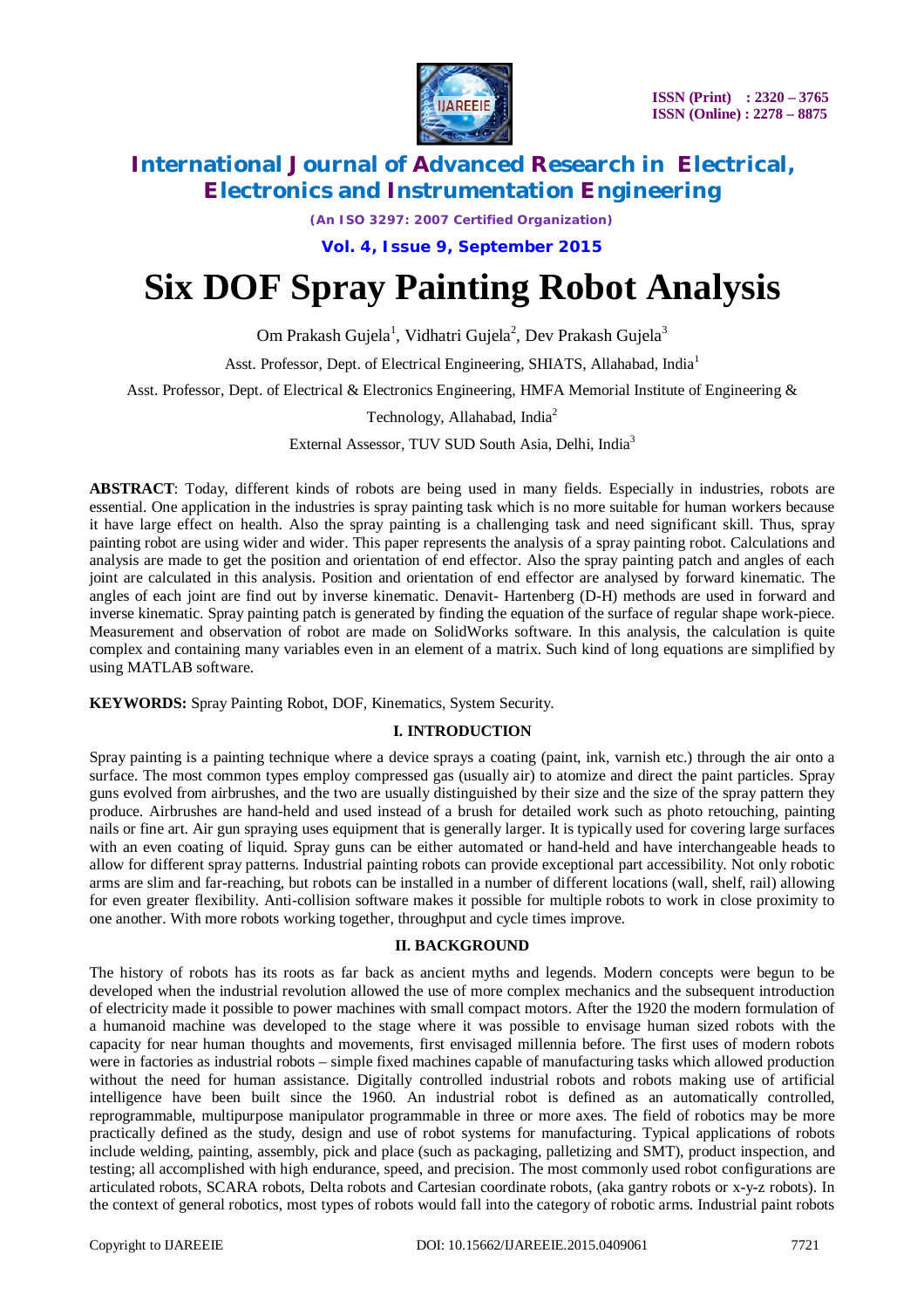

*(An ISO 3297: 2007 Certified Organization)*

### **Vol. 4, Issue 9, September 2015**

have been used for decades in automotive paint applications from the first hydraulic versions - which are still in use today but are of inferior quality and safety - to the latest electronic offerings. The newest robots are accurate and deliver results with uniform film builds and exact thicknesses.



Figure 1. Painting Robot

Originally, industrial paint robots were large and expensive, but today the price of the robots have come down to the point that general industry can now afford to have the same level of automation that only the big automotive manufacturers could once afford. The selection of today's paint robot is much greater varying in size and payload to allow many configurations for painting items of all sizes. The prices vary as well as the new robot market becomes more competitive and the used market continues to expand.

Painting robots are generally equipped with five or six axis, three for the base motions and up to three for applicator orientation. These robots can be used in any explosion hazard class 1 division 1 environment. Automatic painting is also used to describe painting using a machine or robot. Industrial robots have been used for decades in automotive applications, including painting, from the first hydraulic versions, which are still in use today but cannot match the quality or safety of the electric robots, to the latest electric offerings from the robot original equipment manufacturers. The newest robots are more accurate and deliver better results with uniform film builds and precise thicknesses.

Originally, industrial paint robots were big and expensive, but today the price of the robots, new and used, have come down to the point that general industry can now afford to have the same level of automation that only the big automotive manufacturers could only once afford. The selection of today's paint robots is much greater; they vary in size and payload to allow many configurations for painting big items like Boeing 747s and small items like door handles. The prices vary as well, as the new robot market becomes more competitive and the used robot market continues to expand.

#### *Degree of Freedom*

The degree of freedom of a mechanism is the number of independent parameters or inputs needed to specify the configuration of the mechanism completely. Except for some special cases, it is possible to drive a general expression for the degrees of freedom of a mechanism in terms of the number of links, number of joints, and types of joints incorporated in the mechanism.

The degree-of-freedom value of a mechanism is equal to the degrees of freedom associated with all the moving links minus the number of constraints imposed by the joints. Hence, if the links minus the number of constraints imposed by the joints. Hence, if the links are all free of constraints, the degrees of freedom of an n-link mechanism, with one of its links fixed to the ground, would be equal to  $\lambda$  (n-1). However, the total number of constraints imposed by the joints is equal to

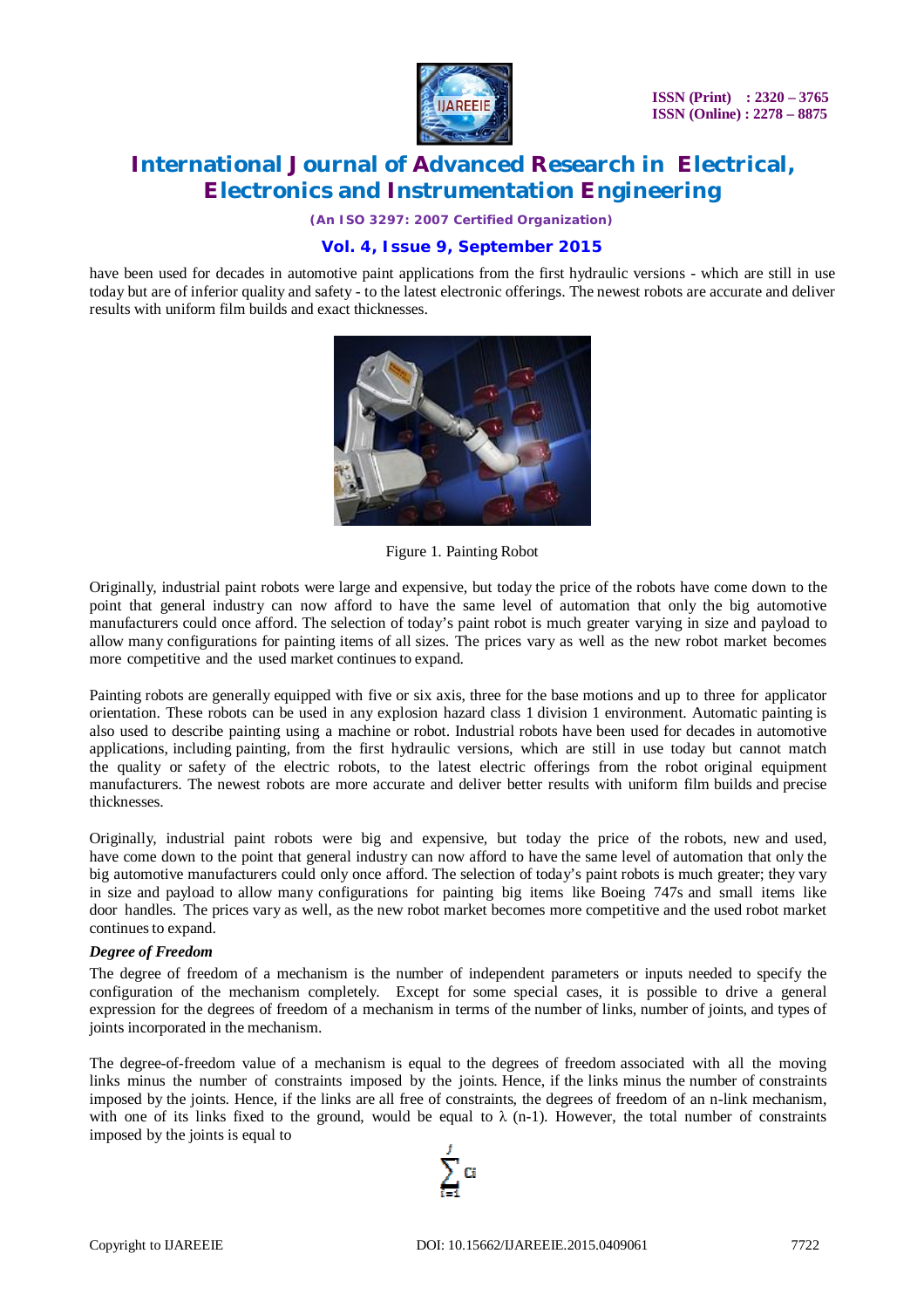

*(An ISO 3297: 2007 Certified Organization)*

### **Vol. 4, Issue 9, September 2015**

Hence the degree-of-freedom value of a mechanism is generally given by:

$$
F=\lambda\left(n-1\right)-\sum_{i=1}^{\prime}Ci
$$

#### *Orientation and Dimension:*

The orientation of a rigid body with respect to the fixed frame can be described in several different ways. The direction of cosine representation followed by the screw axis representation and then the Euler angle representation. To describe the orientation of a rigid body, the motion of a moving frame B with respect to a fixed frame A with one point fixed. This is known as a rotation or a spherical motion. Without losing generality that the origin of the moving frame is fixed to that of the fixed frame. In three dimensions, the six DOFs of a rigid body are sometimes described using these nautical names:

- a. Moving up and down(heaving)
- b. Moving left and right (swaying)
- c. Moving forward and backward(surging)
- d. Tilting forward and backward (pitching)
- e. Turning left and right(yawing)
- f. Tilting side to side (rolling)

#### *Linking Parameter:*

In general, an n-DOF serial manipulator consists of a base link and n moving links connected in series by n joints without forming a closed loop. The relative motion associated with each joint can be controlled by an actuator such that the end effector can be positioned anywhere within its workspace. To describe the geometry of the links, starting from the base link sequentially from 0 to n and the joints from 1 to n. Thus, except for the base link and the endeffector link has two joints. Link 1 is connected to the base link by joint 1; link 2 is connected to link 1 by joint 2, and so on. Link i has joint I at its proximal end and joint i+1 at the distal end.

Following Denavit and Hartenberg's convention (1955), a Cartesian coordinate system is attached to each link of a manipulator. Except for the base and end-effector link, coordinate system i is attached to link i according to the following rules:

• The  $z_i$  axis is aligned with the  $(i+1)^{th}$  joint axis. The positive direction of rotation or translation can be chosen arbitrarily.

• The  $x_i$  axis is defined along the common normal between the i<sup>th</sup> and  $(i+1)$ <sup>th</sup> joint axes and point from the i<sup>th</sup> to the  $(i+1)^{th}$  joint axis. If the two joint axes are parallel, the  $x_i$  axis can be chosen anywhere perpendicular to the two joint axes. In case of two intersecting joint axes, the  $x_i$  axis can be defined either in the direction of the vector cross product  $z_i$ -1 x  $z_i$  or in the opposite direction, and the origin is at the point of intersection.

The y<sub>i</sub> axis is determined by the right hand rule.

#### *Denavit-Hartenberg Homogeneous Transformation Matrices:*

Having established a coordinate system to each link of a manipulator, a 4X4 transformation matrix relating two successive coordinate systems can be established. Observation of the i<sup>th</sup> coordinate system can be thought of as being displaced from the  $(i-1)$ <sup>th</sup> coordinate system by the following successive rotations and translations.

The resulting transformation matrix  $i^{-1}A_i$ , is given by:

 $i^{-1}A_i = T(z,d)T(z,\Theta)T(x,a)T(x,\alpha)$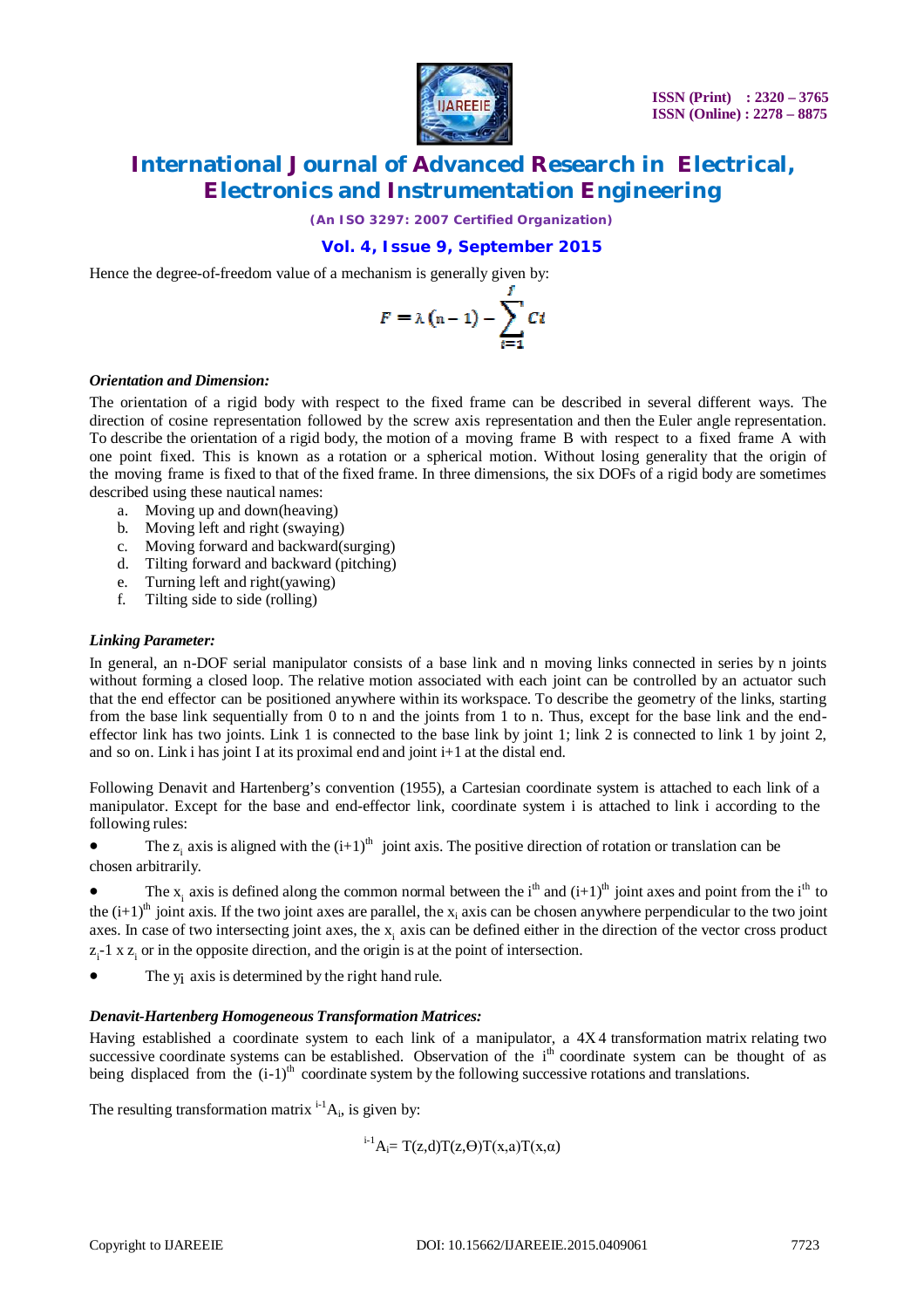

*(An ISO 3297: 2007 Certified Organization)*

#### **Vol. 4, Issue 9, September 2015**

#### **3.1 Forward Kinematics**

The forward kinematics problem is concerned with the relationship between the individual joints of the robot manipulator and the position and orientation of the tool or end- effectors. Stated more formally, the forward kinematics problem is to determine the position and orientation of the end-effector, given the values for the joint variables of the robot. The joint variables are the angles between the links in the case of revolute or rotational joints, and the link extension in the case of prismatic or sliding joints. The forward kinematics problem is to be contrasted with the inverse kinematics problem, which will be shown in the next topic, and which is concerned with determining values for the joint variables that achieve a desired position and orientation for the end-effectors of the robot.



#### Figure 2. Revolute joints for manipulator kinematics

#### Figure 3. Industrial 6 DOFs articulated robotics arm

In robotic control, it is of great importance to know the position of the robot tip, or end effecter, in world coordinates. When modelling a robotic system, researchers commonly use DH notation to specify a robot's geometry and the industrial 6 degrees of freedom (DOFs) articulated robotics arm is a common benchmark robotic system that has full mobility (six-axis) and utilizes both prismatic and revolute joints. A simplistic model of a robot as a collection of links connected by joints is very often insufficient. Engineers use the Denavit-Hartenberg convention (D-H) to help them describe the positions of links and joints unambiguously.

Denavit-Hartenberg Parameters is a commonly used convention for selecting frames of reference in robotics applications is the Denavit and Hartenberg (D-H) convention which was introduced by Jaques Denavit and Richard S. Hartenberg. In this convention, each homogeneous transformation is represented as a product of four basic transformations. The common normal between two lines was the main geometric concept that allowed Denavit and Hartenberg to find a minimal representation. The transformation is described by the following four parameters known as D-H Parameters.

**an** is the length of link from axis  $Z_{n-1}$  to  $Z_n$  follow  $X_n$  $\alpha$ **n** is the twist angle from axis  $Z_{n-1}$  to  $Z_n$  around  $X_n$  $d_n$  is the offset distance from axis  $X_{n-1}$  to  $X_n$  around  $Z_{n-1}$  $\theta_n$  is the angle from axis  $X_{n-1}$  to  $X_n$  around  $Z_{n-1}$ 

Since only four parameters are used, the frames that can be represented this way has to satisfy two more constraints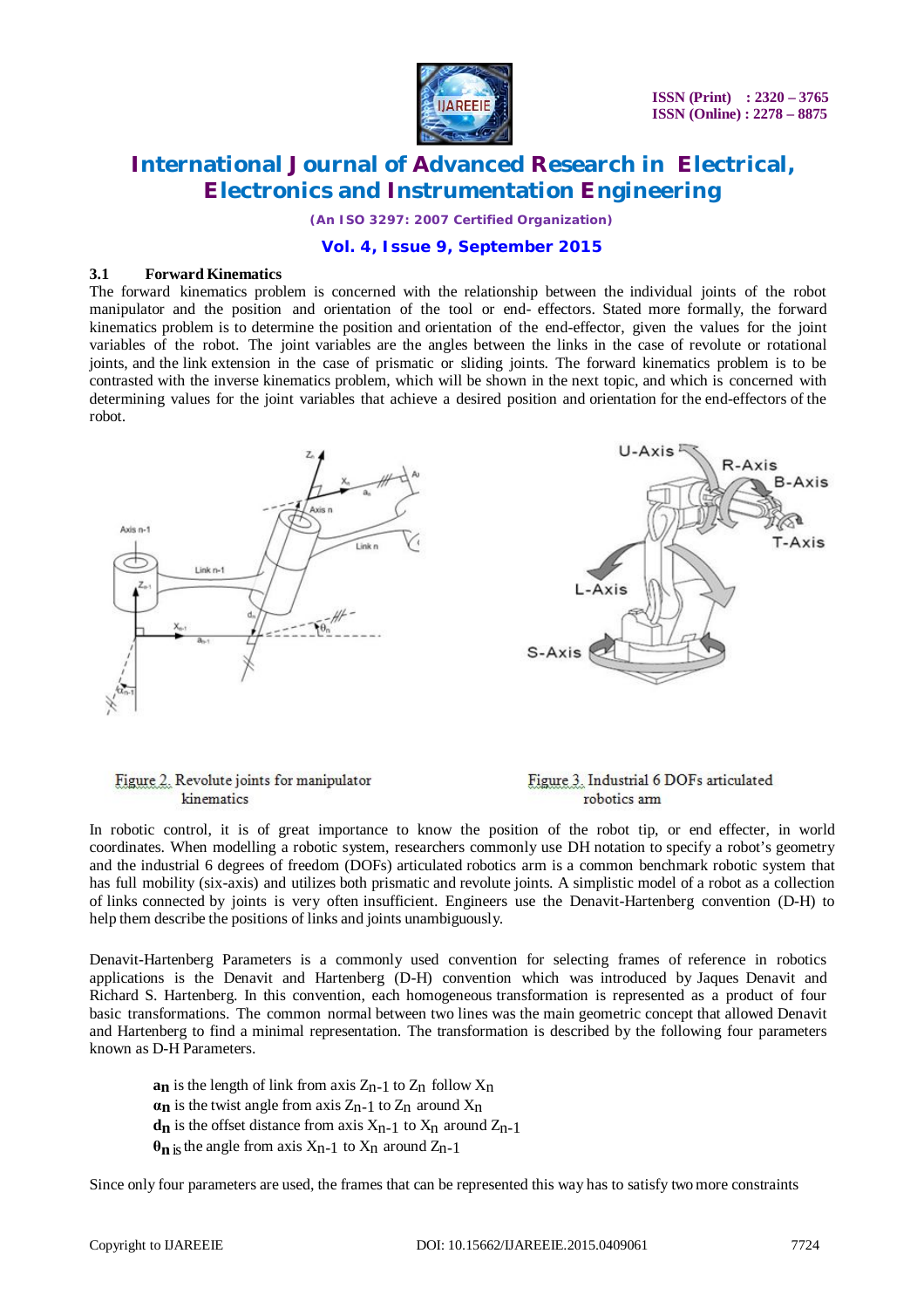

*(An ISO 3297: 2007 Certified Organization)*

### **Vol. 4, Issue 9, September 2015**

- 1. the  $X_n$  axis is perpendicular to the  $Z_n$ -1axis
- 2. the  $X_n$  axis intersects  $Z_{n-1}$  axis

Every link/joint pair can be described as a coordinate transformation from the previous coordinate system to the next coordinate system



Figure4. Link coordinates diagram of the robot arm

Figure5. Hand coordinate system and wrist centre position

#### Inverse Kinematics

1. Forward Kinematics is a mapping from joint space Q to Cartesian space W:

 $F(Q) = W$ 

This mapping is one to one, there is a unique cartesian configuration for the robot for a given set of joint variables. Inverse Kinematics is a method to find the inverse mapping from W to Q:

 $Q = F^{-1}(W)$ 

2. The inverse kinematics problem has a wide range of applications in robotics. Most of our high level problem solving about the physical world is posed in Cartesian space. While we can reason bout the physical world in Cartesian terms, the robot is actuated in joint space that is what we ultimately can control. Once we solve a problem for its Cartesian space constraints, we need to map these constraints into the robot's joint space using inverse kinematics. For example, if we specify a straight line trajectory for a robot arm, we need to break that trajectory into a set of joint space values over time to get the robot to follow the line.

3. The inverse kinematics mapping is typically one to many. There are usually multiple sets of joint variables that will yield a particular Cartesian configuration. When solving the inverse problem, we often have to choose one solution from a number of valid solutions. There are also degenerate cases with an infinite number of solutions (called singularities).

4. Some solutions of the inverse mapping may not be physically realizable. This is due to manipulators having physical joint limits that prevent the mechanism from achieving certain joint configurations that may be solutions to the inverse kinematics problem (e.g. a joint may not have a full 360 degree motion).

5. There may not be a closed form solution to the inverse problem at all for some manipulators.

6. Numerical methods can be used to find a solution to the inverse problem if a closed form solution does not exist.

7. A redundant robot is one that has extra DOF's (more than the space the robot works in requires).

8. To solve inverse kinematics, we use a variety of methods: geometric, trigonometric and algebraic. There are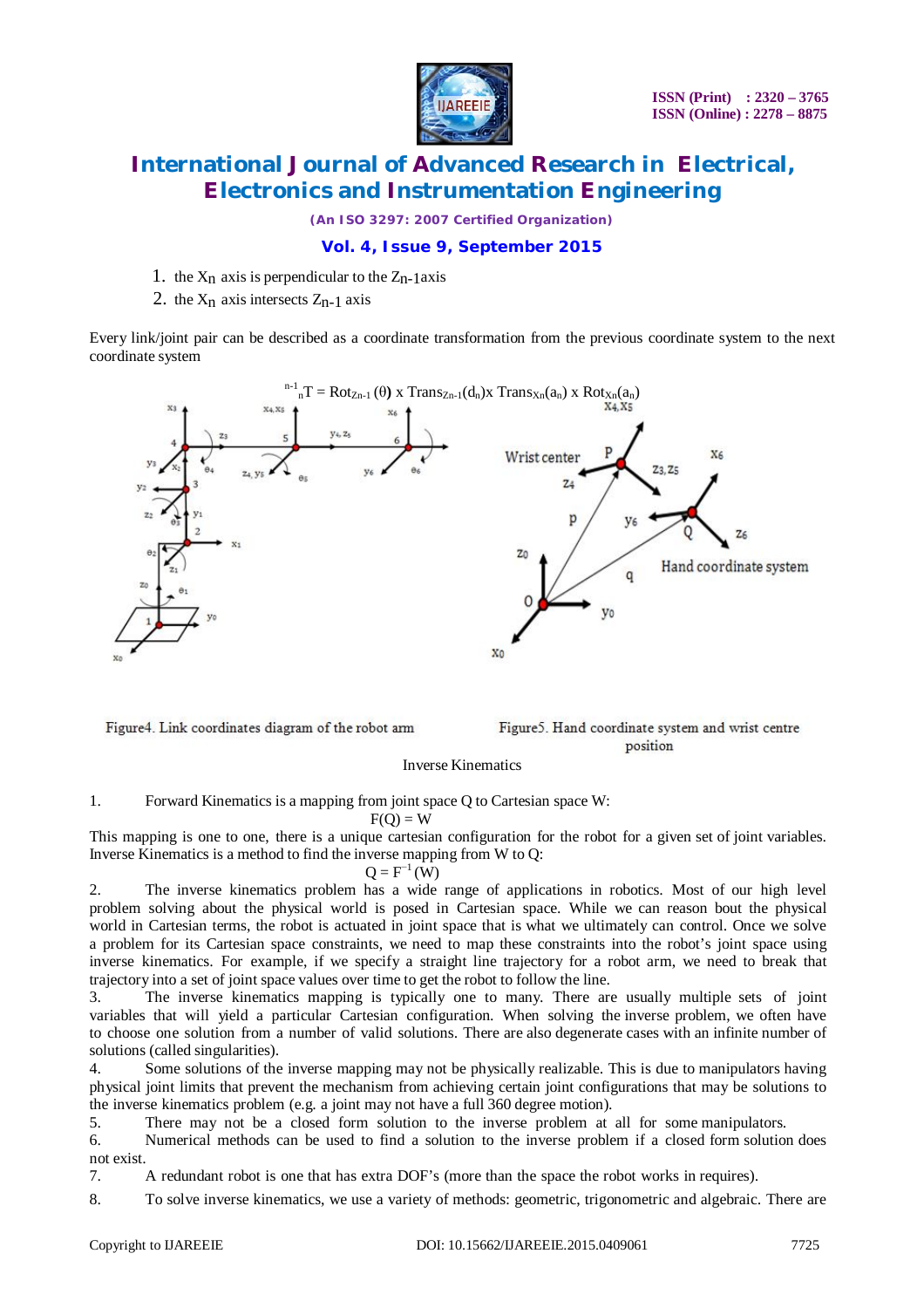

*(An ISO 3297: 2007 Certified Organization)*

### **Vol. 4, Issue 9, September 2015**

certain forms that you can recognize and then use the appropriate method to solve for a joint variable.

9. Once you solve for a joint variable, you can think of the manipulator as a reduced DOF mechanism with one less joint. Now solve this manipulator's inverse problem and keep doing this until all joints are solved for. To illustrate the use of the inverse kinematic heuristic in finding the general solution for a manipulator, we will find the arm solution for the industrial 6 DOFs articulated robotics arm manipulator

#### **Wrist Center Position:**

Note that the last three joint axes intersect at the wrist center point P. Hence rotation of the last three joint do not affect the position of P. The end-effect coordinate system  $(x6, y6, z6)$ , the wrist center P, and the vector relation between them. The wrist center position with respect to and expressed in the end-effector coordinate system is

$$
P6 = QP = [0,0,d_6,1]^T
$$

#### **IV. KINEMATICANALYSIS**

#### *4.1. Kinematic Analysis*

Kinematic analysis is the explanation, which shows the orientation and robot's movement in term of matrix. In fact, factors of transformation of the robot consist of position and angle in each joint. For this chapter, all of the factors are analyzed and connected with important theories to optimize equations easily. Many theories are used, such as D-H Homogenous Transformation Matrices, Degree of freedom, Roll Pitch and Raw Metric and etc.

#### *4.2. DOF of the Robot*

The first concern in a study of the kinematics of mechanism is the number of degrees of freedom. Therefore, the DOFs are defined as the following equation

$$
F = \lambda (n-j-1) + \sum_i f
$$

Where

 $F =$ Degree of freedom  $\lambda$  = Degree of freedom of the space = 6  $n =$  number of links  $= 7$  $i =$  number of joints = 6  $f =$  degrees of relative motions = 6

Thus, degrees of freedom are

$$
F = 6(7 - 6 - 1) + 6 = 6
$$

#### Dimension of the Robot

In general, all of the distances in each position are defined as the specification of the robot otherwise there is some value which needed to measure consists of:

The distance between joint 2 and 3 This value is used to calculate the angle 3 (teta3) (in inverse kinematic topic)

$$
D24 = \sqrt{(170)}2
$$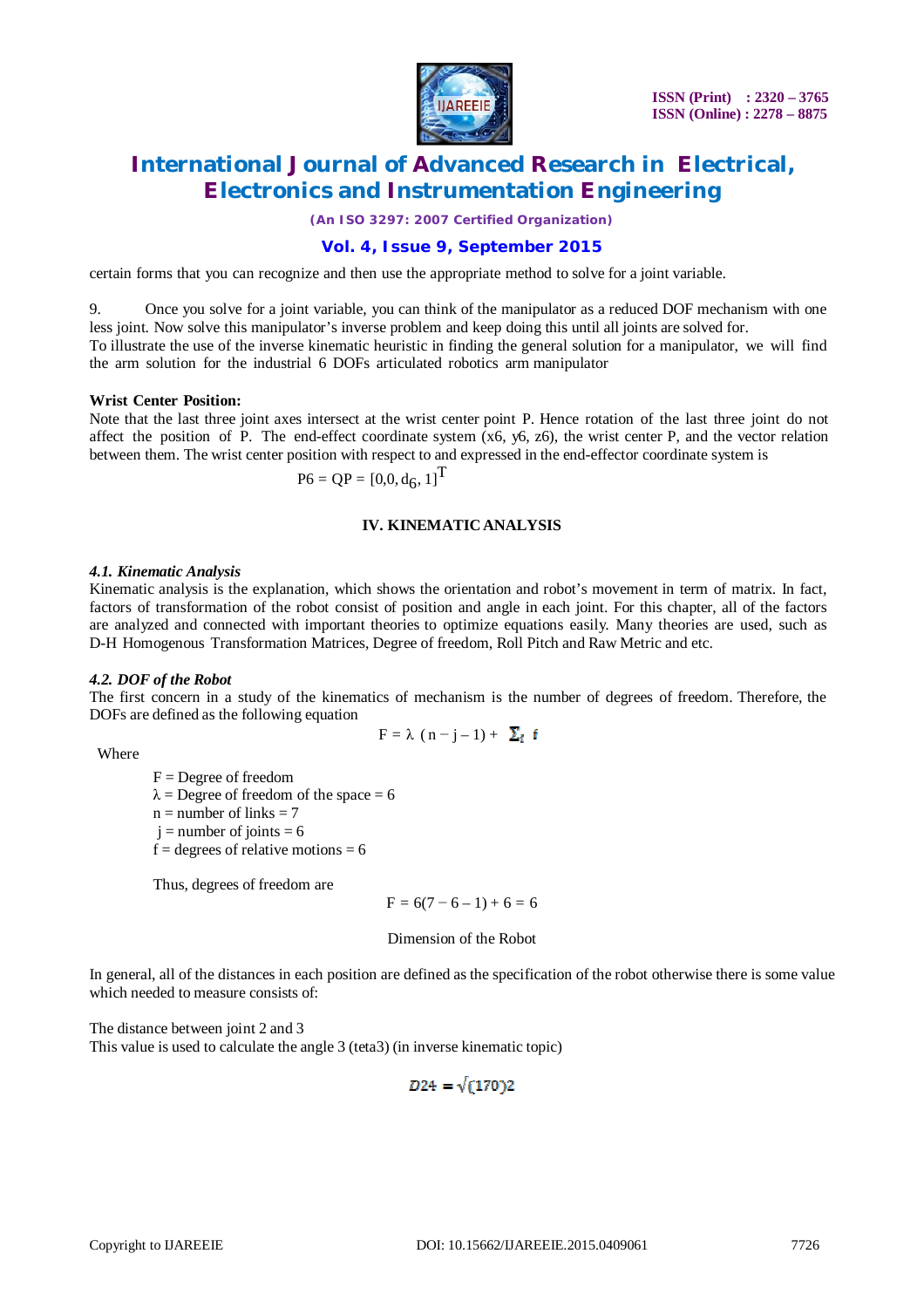

*(An ISO 3297: 2007 Certified Organization)*

**Vol. 4, Issue 9, September 2015**





Figure6. The distance between joint 2.3 and 4

Figure 7. The distance between joint 4 and 5

This value is used to determine the angle 5 (teta5) because in reality, a painting arm is able to change or install many type of spray injector.



Figure8. The distance between joint 5 and 6

#### **Forward Kinematic**

For the coordinate system, the link parameters are given in table 3. Substituting all of the parameters into the transformation matrix, the transformation matrix of each joint will be written as follow.

| Table 1: DH Transformation Matrixes |                   |          |          |                |  |  |  |
|-------------------------------------|-------------------|----------|----------|----------------|--|--|--|
| Joint                               | $(alpha) \propto$ | $(a)$ ai | (d)di    | $(teta)\theta$ |  |  |  |
|                                     | 90                | 0        | 440      | $\theta$ 1     |  |  |  |
| $\overline{2}$                      | $\theta$          | 1000     | 0        | $\theta$ 2     |  |  |  |
| 3                                   | 90                | 170      | $\Omega$ | $\theta$ 3     |  |  |  |
| $\overline{4}$                      | $-35$             | $\Omega$ | 1015     | $\theta$ 4     |  |  |  |
| 5                                   | 70                | 0        | 76.3     | $\theta$ 5     |  |  |  |
| 6                                   | $-35(X)$          | 0        | 76.3(X)  | $\theta$ 6     |  |  |  |

In fact, the end effector location can be computed by using transformation matrix and trigonometry. Therefore,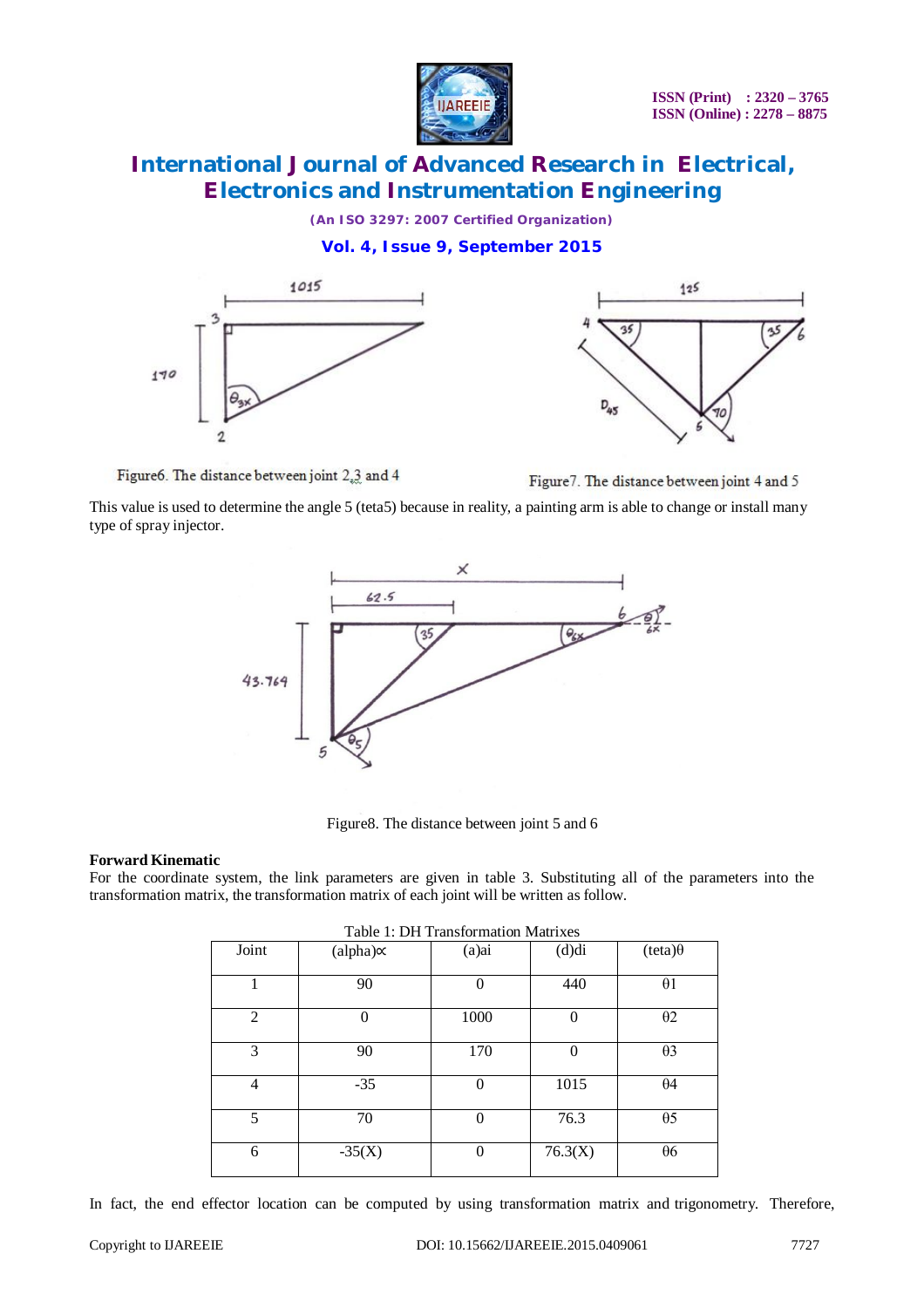

*(An ISO 3297: 2007 Certified Organization)*

### **Vol. 4, Issue 9, September 2015**

to recheck the transformation matrix correctly, the value of both methods would be the same. *Example 1: If the angle of the actuators are given below*

| Joint          | $(alpha) \propto$ | (a)ai        | (d)di   | $(teta)\theta$ |
|----------------|-------------------|--------------|---------|----------------|
|                | 90                | $\mathbf{0}$ | 440     |                |
| $\overline{2}$ |                   | 1000         |         | 30             |
| 3              | 90                | 170          |         | 60             |
| $\overline{4}$ | $-35$             | 0            | 1015    | 90             |
| 5              | 70                | 0            | 76.3    | 0              |
| 6              | $-35(X)$          | 0            | 76.3(X) |                |

| Table 2: Transformation Matrixes of Spray Painting Robot |  |  |
|----------------------------------------------------------|--|--|
|                                                          |  |  |

The result is  $q = 2006i + 0j + 1110k$ 

Calculation by hand,

 $q_{06}$  x = 1000 cos 30 + 170 cos 60 + 30 + 1015 + 76.3 cos 35 + 76.3 cos 35  $= 2006$ 

 $q_{06}$  y = 0

 $q_{06}$  z = 440 + 1000 sin 30 + 170 sin 60 + 30 = 1110



#### Figure9. Robot Skeleton

#### *Inverse Kinematic*

To analyze the angle of the motor, there are two methods consisting of direct kinematic and inverse kinematic. Direct kinematic is used to transfer the end effector position when the angle of the motors are obtained. On the other hand, the movements of the actuators are needed to know after the object locations are also known. Therefore, the inverse kinematic are used to determine the angle of the actuators

First of all, there are 6 transformation matrixes and 1-3 transformation matrixes are important to move the end effector of the robot to locate the nearest object location. Moreover the 4-6 transformation matrixes duties are to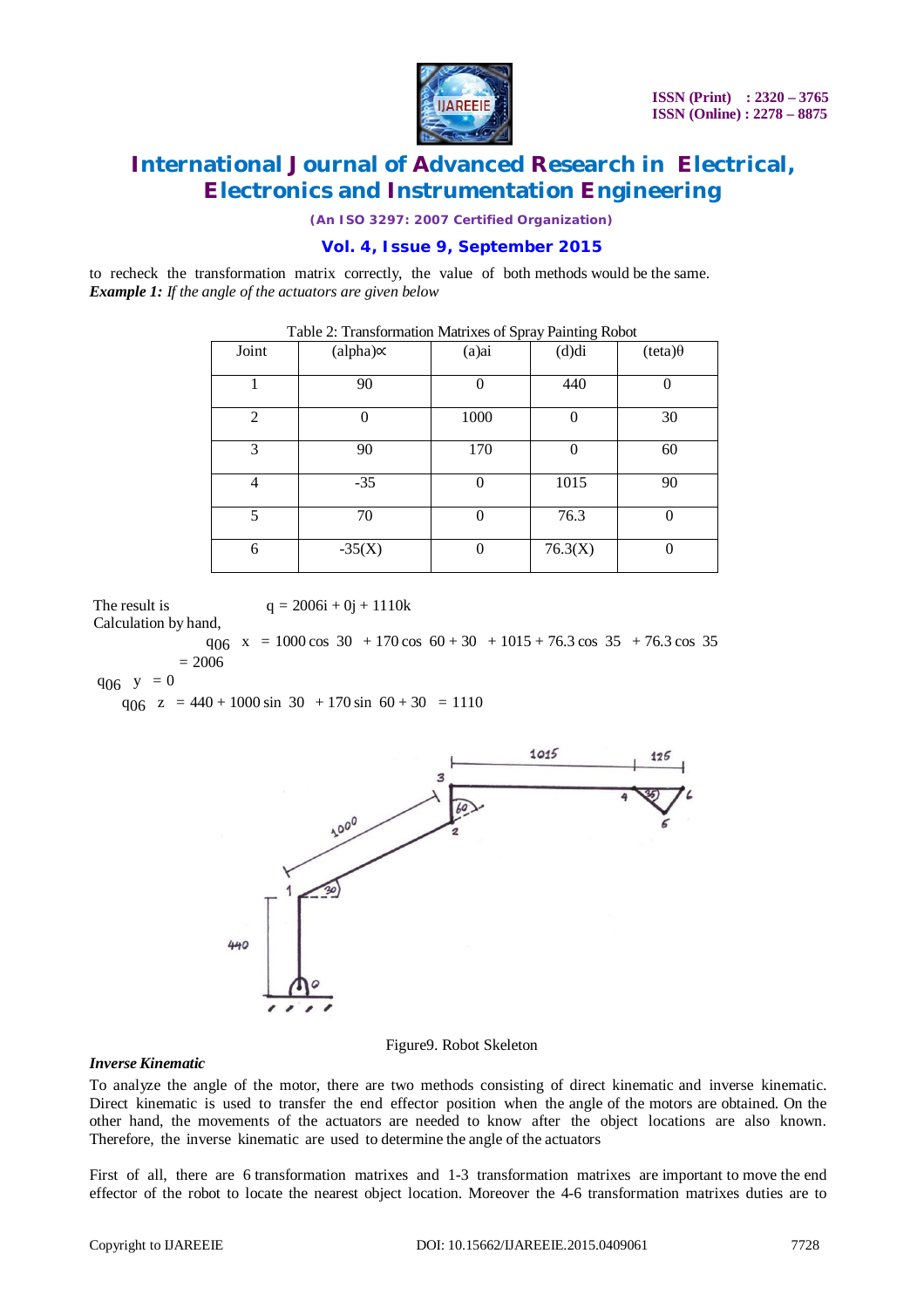

*(An ISO 3297: 2007 Certified Organization)*

### **Vol. 4, Issue 9, September 2015**

control both of the direction and position of the robot to be perpendicular to the surface of the object.



Figure 10. Angle  $1(\Theta_1)$ 



Figure 11. Trigonometry of link 2 and 3



Figure12.  $\Theta_1$ ,  $\Theta_2$  and  $\Theta_3$ 



Figure 13. Angle 2 and  $3(\Theta_1$  and  $\Theta_2)$ 



Figure 14. Methods of movement of link 2 and 3



Figure 15.  $P_{06} = P_{04} + P_{46}$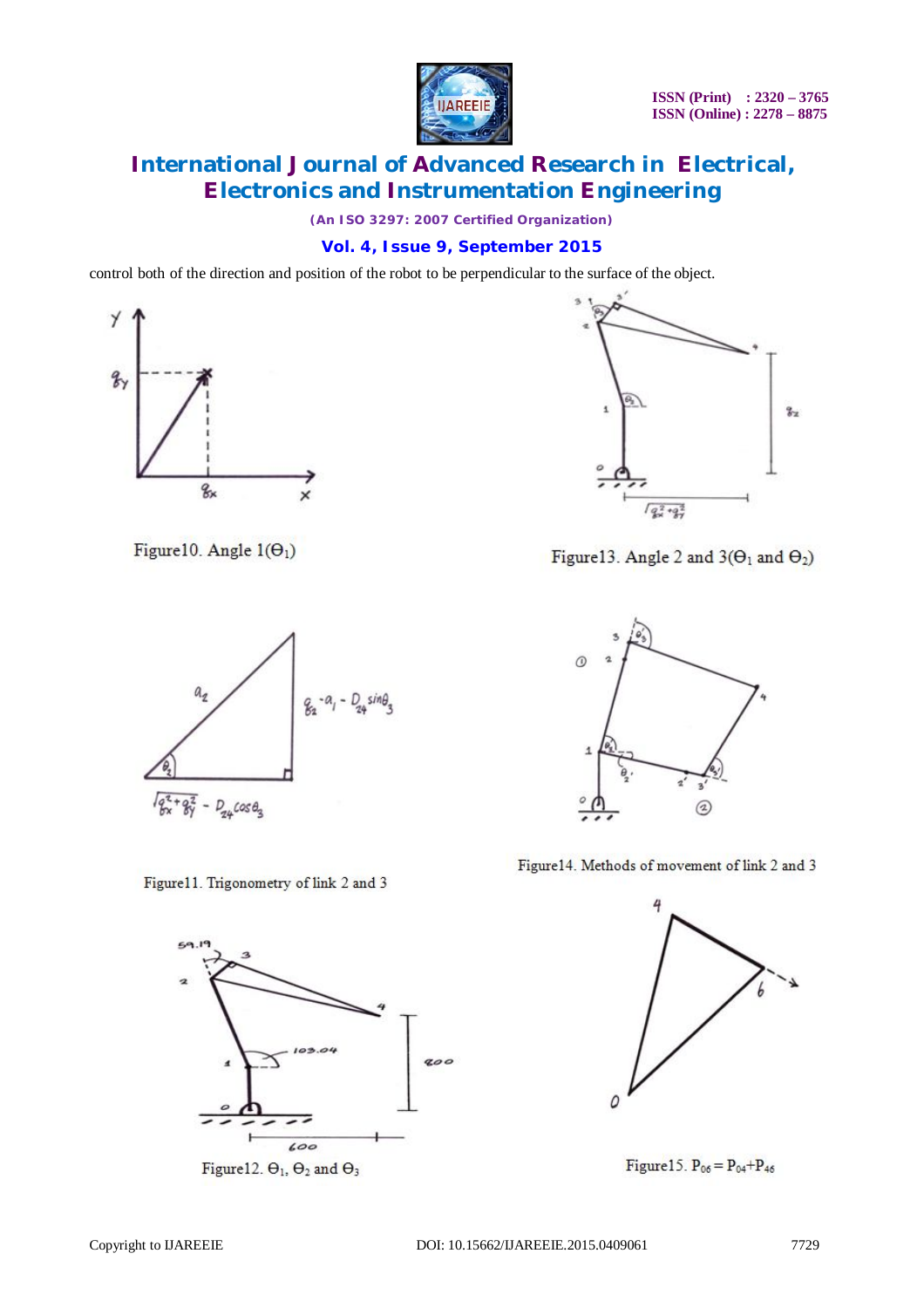

*(An ISO 3297: 2007 Certified Organization)* **Vol. 4, Issue 9, September 2015**



Figure 16. Robot movement properties



Figure17. End effector longest distance

 2. When the values for the joint variables of the robot are given, we can know the transform matrix of every joint, position and orientation of the end-effector can be defined by forward kinematic method.

- 3. We can also specify a trajectory for a robot arm, we need to break that trajectory into a set of joint space values over time to get the rotational equation of every joint, which is inverse kinematic. However, in this case study we have only solved inverse kinematic problem of given points on the work piece and got the rotational value of each joint instead of solving the rotational equation, because the calculation process of motion analysis of the spray painting robot is too complicated.
- 4. When solve for a joint variable, we can think of the manipulator as a reduced DOF mechanism with one less joint, which will make the calculation easier. Solve this manipulator's inverse problem and keep doing this until all joints are solved for.
- 5. We conclude that corresponding to each solution set of the first three joint angles, there are two possible wrist configurations. However, due to mechanical limits, fewer than eight manipulator postures are physically realizable.
- 6. The spray painting robot in our study is designed for automotive industry using. We assume the object as a sphere, and generate the sphere surface in MATLAB software. To reduce the calculation, we do linear approximation by using  $10 \times 10$  planes to approach the sphere.
- 7. In order to make the spray painting robot reach every point of the sphere, appropriate work piece offset have to be designed. By taking the limitation of movement of each joint, we According to the position analysis, the last three joint axes intersect at the wrist center point.

#### **V. CONCLUSION**

Thus it allows each node with message to decide whether to copy the message to a path node by optimizing its transmission effort in order to provide a sufficient level of message delay. Using a channel selection scheme provides spectrum utilization while it minimizes the interference level to primary system. Using trustworthy algorithm, it improves the trustworthiness of the Spectrum sensing in CR-Networks. It enables network nodes to adaptively regulate their communication strategies according to dynamically changing network environment.

#### **VI. ACKNOWLEDGEMENT**

The authors are grateful to the Asian Institute of Technology, Bangkok, Thailand for providing Robotics lab for this work. Authors also wish to thank HMFA Memorial Institute of Engineering and Technology for financial support.

#### **REFERENCES**

[1] Ijeoma W. Muzan, Tarig Faisal, H M A A Al-Assadi, Mahmud Iwan, "Implementation of Industrial Robot for Painting Applications", Procedia Engineering Vol. 41, pp. 1329 – 1335(2012).